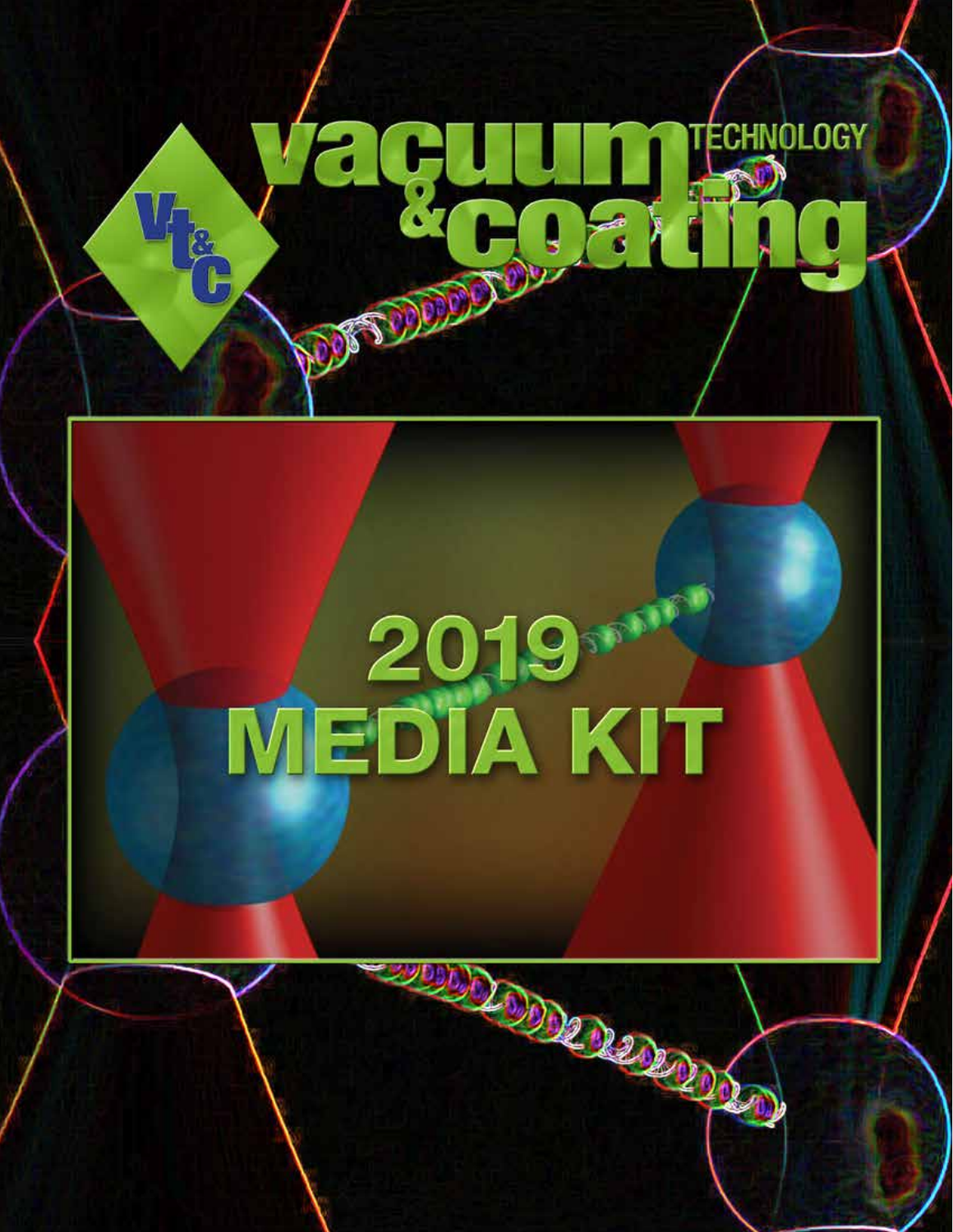# Media Kit 2019

**DECOUVERANTS** 

# The Leading Monthly Publication Exploring Thin Film Vacuum Deposition & Coating



Of *VT&C*'s 30,400 total print circulation, 15,500+ subscribers are from the manufacturing side which we have broken down into the following 37 key markets:

- Aerospace, Military & Defense, **Marine**
- Automotive Industry or Suppliers Exclusively to the Industry
- Bearings
- Building & Construction Including **Materials**
- Electrical, Passive Electronic, or Other Types of Industrial **Components**
- Consumer Electronic Products or Systems
- • Crystals
- Compound Semiconductors
- Computers & Peripherals
- Data Storage Systems, Devices or Components, Print Heads, Recording Heads
- Decorative Coatings, Shower Heads, Faucets, Sinks, Tubs
- Food Industry for Human or Animal Consumption, Beverages, Candy, Chewing Gum
- Fiber Optic Component, Systems or Materials
- Flat Panels, Displays, Monitors, Touch Screens
- Glass: Architectural, Commercial, Consumer, Laboratory, Optical
- Holography
- Heating & Cooling: Refrigeration, Heating, Air Conditioning
- Imaging Systems
- Instrumentation
- Industrial Controls for All Industries
- Lasers, Systems, and Components, Laser Optics
- Lighting for All Industries
- Medical
- Motion Control & Robotics

www.vtcmag.com

- Multi-Industry Groups, Multiple Non-related Product Groups
- Optics and Ophthalmic: Lenses, Mirrors, Prisms, Materials
- Optoelectronics
- Packaging for All Industries
- Plastics
- Power Industry, Including Power Systems, Batteries, Fuel Cells
- Safety & Security
- Sensors
- Semiconductors & Other Solid State Devices
- Tool Coatings, Tools: Industrials, Consumer including Razors & Blades, Lighters, Pens
- Telecommunications
- Thin Film Coating Services, Thin Films or Thin Film Materials, Other Related Services
- X-Ray Tubes, Cathode Ray Tubes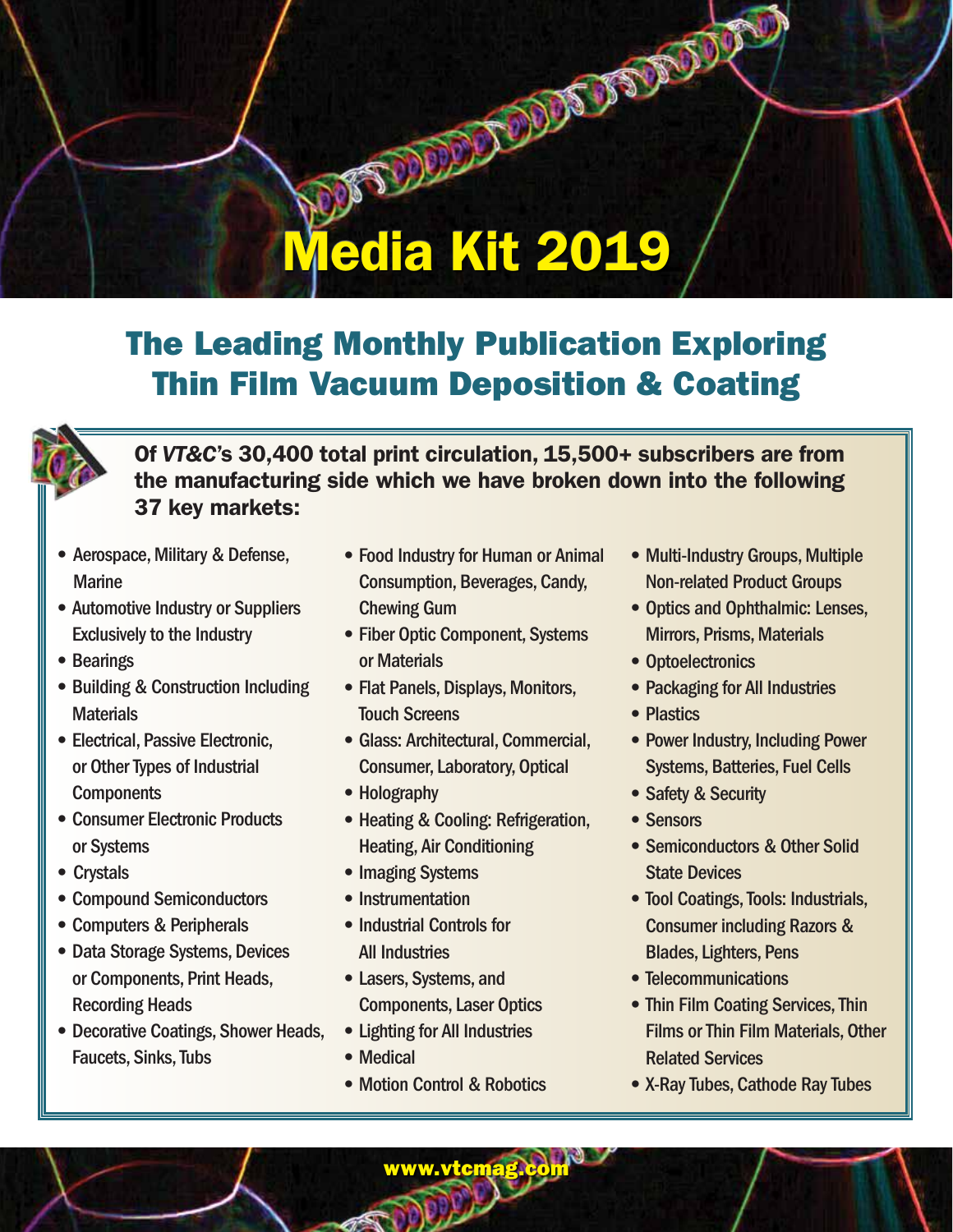### *VT&C* Readership Information



*VT&C*'s print issue reaches 9,500+ key R&D scientists and engineers at the U.S. national labs, government labs, and universities. These are well-funded people who comprise many hundreds of individual research project teams, each with its own vacuum

needs and applications. At NIST alone *VT&C* reaches 470+, with 140+ more at Brookhaven, 300+ at Argonne, 170+ at Livermore, and 160+ at Sandia.

*VT&C* also reaches 4,000+ industry professionals at the companies who make capital equipment and materials. This list includes Applied Materials, AJA International, Kurt J. Lesker Company, MDC Vacuum Products, Busch USA, Lam Research, KDF, Telemark, Semicore, Nor-Cal Products, Leybold USA, Pfeiffer Vacuum Inc., Accu-Glass Products Inc., Fil-Tech Inc., Materials Science Inc., ULVAC Technologies, MKS Instruments, Sumitomo (SHI) Cryogenics of America, Nano-Master Inc., R.D. Mathis Co., InstruTech Inc., Intlvac, Sierra Applied Sciences Inc., XEI Scientific, just to name a few. We reach virtually all of the major vacuum process system producers in the country. That list also includes materials suppliers, test & inspection equipment suppliers, manufacturers' reps and marketing professionals. Many names on this list are potential buyers for your product line.

*VT&C'*s print magazine averages 30,400+ subscribers plus additional distribution at vacuum-centric conferences and trade shows. *VT&C* Digital and Weblog Announcements additionally reach 5,000+ subscribers. In addition, tens of thousands visit the online *VT&C* digital edition and website every month. If you need any additional information, please give us a call at 1-336-432-9627.

One popular cornerstones of *VT&C* is the monthly Product Showcase which features targeted product listing groupings. Each month, *VT&C* publishes one Product Showcase, which appears both digitally and in print. Topics include Thin Film Deposition, Coating, Cleaning & Etching Equipment; Thin Film Metrology, Measurement, Characterization and Analysis Equipment; Gas Analytical Systems Instrumentation & Metrology; Vacuum Pumps; Power Supplies; Deposition/ Coating Targets, Sources & Accessories; Materials - Oils, Fluids, Lubricants, Chemicals & Gases; and many more.





*VT&C* has a high editorial content with only 25-35 percent of the total folio content being advertisements, thus resulting in a high ratio of editorial content. The policies of the publisher are extremely user-friendly to companies that advertise and thus, support the magazine financially. Most

advertisers fall into the following major groups:

- 1. Companies that manufacture vacuum processing equipment and the materials used in the process. The processes most often covered are physical vapor deposition, plasma processing, chemical vapor deposition, crystal growing, etc. The materials most commonly advertised in *VT&C* are sputtering targets and materials, evaporation sources, substrates, and chemicals. Process controllers are also advertised heavily, as are e-beam sources, ion beam sources, sputtering sources, and rf power supplies
- 2. Companies that supply vacuum components such as pumps, valves, flanges & fittings, seals and feedthroughs, bellows, chambers, traps, chillers and heaters.
- 3. Manufactureers of instruments used in the deposition or other vacuum processes such as metrology systems, spectrometers, vacuum gauges, leak detectors, flatness, thickness and hardness testers. Gases and gas-handling systems are also highly appropriate
- 4. Providers (or Suppliers) of Thin Film Coating services, plasma cleaning services, and other vacuum processing services are also found frequently.

www.vtc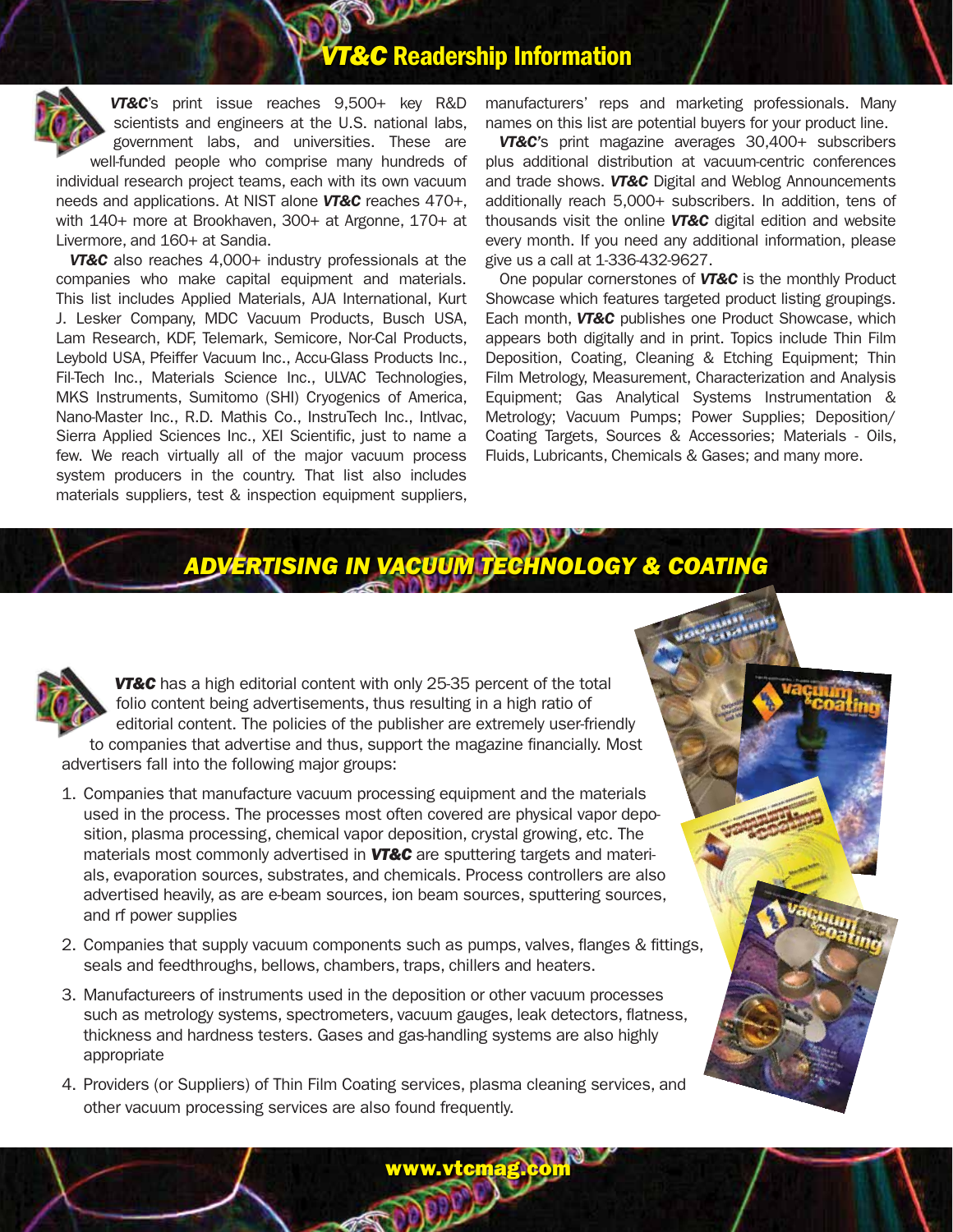## *Vacuum Technology & Coating's Editorial Staff*



Peter M Martin, Ph.D., *Executive Editor & Senior Technologist*

#### *Columns & Blog:* Thin Film Technology, Surface Engineering & Back-to-Basics

Dr. Martin has been the Executive Editor for Vacuum Technology and Coating magazine since 2005, and the Thin Film Editor since 2000. He is currently an Emeritus Fellow at Pacific Northwest National Laboratory, and retired

from PNNL in 2008 as a Laboratory Fellow. He worked for PNNL for over twenty nine years where he specialized in developing thin film coatings for energy, biomedical, space and defense applications. He is a SVC Mentor, Past President and Program



#### Terrence Thompson, *Technical Editor*

*Column & Blog:* Product Showcase and Observations & Opportunities Blog

Terrence (Terry) Thompson is a technical editor for *Vacuum Technology & Coating* magazine. He is a microelectronics manufacturing industry veteran with more than three decades of experience in technology publishing. He served as executive editor of *Wafer & Device Packaging and Inter-*

*connect* magazine. and was the editor of *Chip Scale Review* and *HDI—High Density Interconnect* magazines that all addressed semiconductor chip and wafer-level test, assembly and packaging. He has also held the top editorial post with *Solid State Technology* and *MicroLithography World* magazines. He was the editorial director for *Microelectronic Manufacturing & Testing* (later *Microelectronic Manufacturing Technology*) and *Hybrid Circuit Technology* magazines. He also was the founder, editor and

Chair. He holds over forty five patents in the field of thin films and has won numerous national awards in thin film technology and microfabrication. He edited the totally revised Third Edition of Handbook of Deposition Technologies for Films and Coatings (Elsevier) and recently authored Introduction to Surface Engineering and Functionally Engineered Materials (Wiley/Scrivener). Peter has written over 500 technical publications and given over 200 presentations, has won three R&D 100 Awards for his work in microfabrication and barrier coatings for flat panel displays, has two Federal Laboratory Consortium (FLC) awards, was selected Battelle Technology of the Year (2003) for his work with the photolytic artificial lung, voted Distinguished Inventor, and Battelle 2005 Inventor of the Year. He also teaches short courses on Photovoltaics, Smart Materials and Energy Materials and Applications. Peter's Blogs cover the basic science and technology of vacuum deposition processes.

publisher of the *Display Technology Report* newsletter on advanced displays and related technologies. Earlier, Thompson was the editor of *Assembly* magazine.

Thompson conceived, organized and ran three major industry technical conferences: the Assembly Technology Expo (later the Assembly & Automation Expo, now the Automation Technology Expo), the HDI Expo and Conference, and the International Wafer Level Packaging Conference (IWLPC).

He has made technical presentations on microelectronics manufacturing at major conferences and seminars in the USA, Japan and Malaysia. Mr. Thompson's manufacturing career began as a manufacturing engineer at AT&T. He later worked at Motorola Inc. followed by General Instrument Corp. He is a Certified Manufacturing Engineer in automation with the Society of Manufacturing Engineers and also contributed chapters to the Society of Manufacturing Engineers' books on automation. Terry's Blog, Observations & Opportunities, addresses global technology and market high-growth areas for vacuum-centric processes and materials going forward.



#### Steve Hansen, *Contributing Editor*

#### *Column:* Guides to Vacuum Technology

Steve Hansen is a consultant specializing in vacuum technology related product development and education. He retired from MKS Instruments in 2009, the company he joined in 1995. In his years with MKS he was responsible for developing vacuum, instrumentation and plasma training courses as well as MKS' line of vacuum and

plasma training equipment. He was also responsible for the calibration product line and the US service operations for several of the company's product lines. Steve's background also includes many years in the semiconductor industry where he was involved in process development.

With a nearly lifelong interest in vacuum technology, Steve founded the educational journal "the Bell Jar" in 1992. A web presence was established in 1994. With a target audience of amateur scientists and educators, the American Vacuum Society has considered "the Bell Jar" to be of sufficient significance to warrant a place on the society's "Vacuum Science & Technology Timeline: 1500-2007."

Steve continues to be active with monthly columns in Vacuum Technology & Coating. He is also involved with educational product development.

Steve received his BSEE degree from Northeastern University in 1972 and is the holder of two patents in the field of semiconductor manufacturing. He and his wife now reside in Owl's Head, Maine.



#### Matthew R. Linford, Ph.D., *Contributing Editor*

#### *Column:* Characterization of Thin Films and Materials

Matthew R. Linford received his B.S. in chemistry from BYU. He then obtained an M.S. in Materials Science and a Ph.D. in Chemistry from Stanford. His post-doc was at the Max Planck Institute of Colloids and Interfaces in Germany. He is now a professor in the Department of Chemistry and

www.vtcmag.com

Biochemistry at Brigham Young University. Linford has nearly 250 publications. He is an editor of Applied Surface Science, an Elsevier journal with an impact factor of 2.7. He is a fellow of the American Vacuum Society. From Google Scholar, his h-index is 30 and his i10-index is 69. Linford's research focuses on the development and characterization of new materials for separation science and for data storage, and on mathematical methods for data analysis.

#### Robert (Bob) A. Langley, Ph.D., *Associate Editor*

Retired from Oak Ridge National Laboratory in 1994 and Sandia National Laboratories in 1999. He has performed research in the fields of atomic and molecular physics, solid state physics, material science, vacuum science and technology, upper atmospheric phenomena, fusion power, and high-energy accelerators and published over 130 scientific papers. He is associate editor

of *Vacuum Technology and Coating* magazine, teaches vacuum related courses for American Vacuum Society and Society of Vacuum Coaters, served on the Board of Directors of the AVS, served as Chairman of the AVS and the IUVSTA Plasma Science Divisions, and consults on vacuum science and technology, and microwave material processing.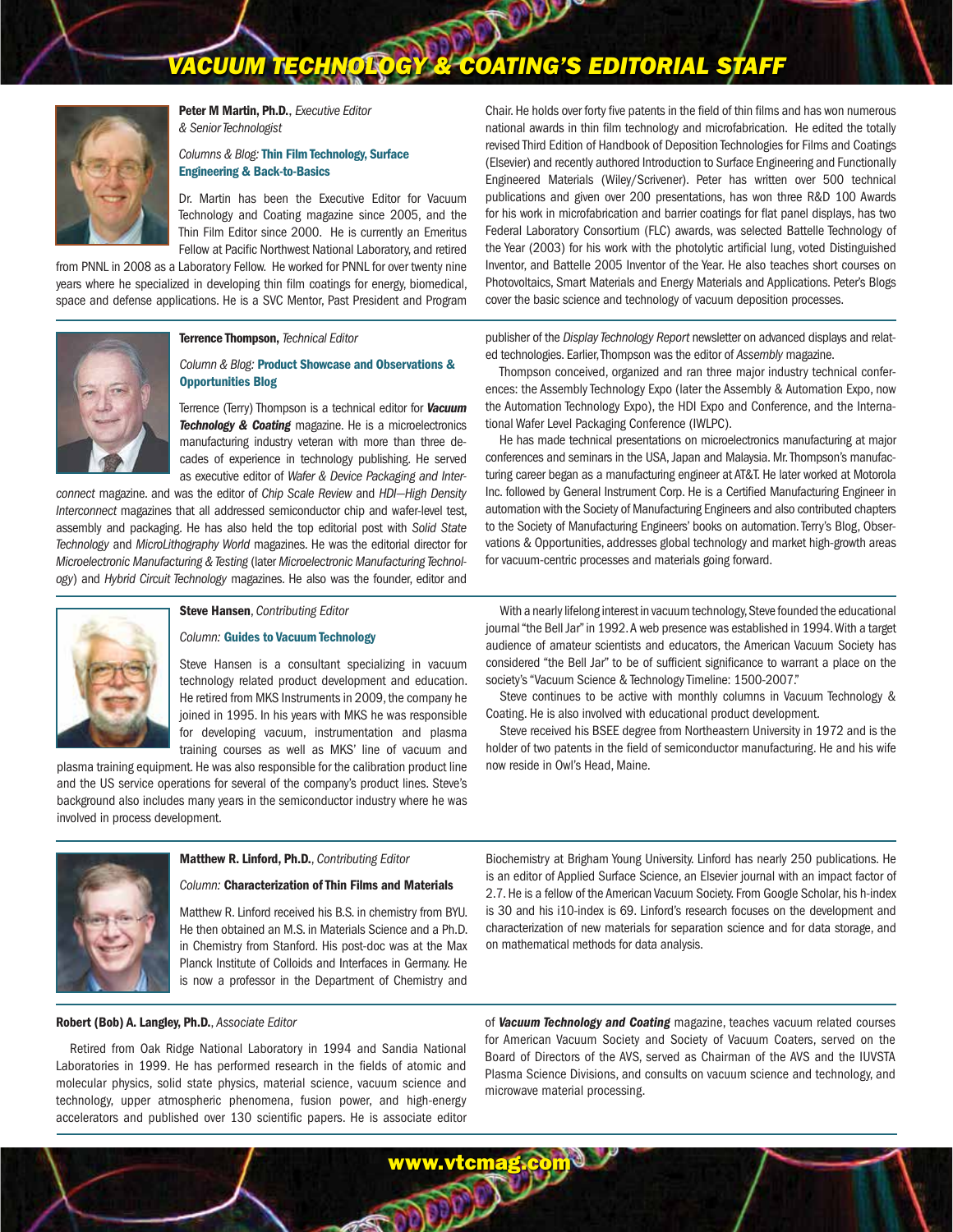### *Vacuum Technology & Coating's Editorial Staff*



#### Abhijit Biswas, Ph.D., *Contributing Editor*

#### *Column:* Nanotechnology

Abhijit is an entrepreneur and a scientist. He has published 100+ papers in international journals and three text books in electrical engineering and holds several patents. He was Associate Professor in Electrical Engineering in the Center for Nano Science and Technology at the University of Notre Dame, Indiana. He has several years of experience

in scientific research initiatives and leading research projects in nanocomposite, materials for sustainable energy and materials for biomedical applications and nanotechnology in various academic settings. He is a member of the editorial board of Particulate Science and Technology Journal and Journal of Advanced

Mechanical Engineering. Abhijit has been on the US National Science Foundation's proposal review panel in engineering and an invited reviewer for research proposals in science and engineering for the Romanian Research Council in Romania and the Technology Foundations in the Netherlands. He has presented numerous invited and keynote talks at national and international meetings in the areas of nanoscience and nanotechnology, and has directed several nanomaterials R&D programs with budgets totaling over \$10 million that have been funded by the Department of Defense and other Federal Agencies in collaborations with university, industry and government lab partners. In addition, Abhijit has been a reviewer and adjudicator of more than 30 international journals in nanotechnology, medicine, biology, physics, chemistry, materials science and engineering. Abhijit co-founded two companies. He can be reached at abbtf@yahoo.com



#### Ilker Bayer, Ph.D., *Contributing Editor*

#### *Column:* Nanotechnology

Dr Ilker S. Bayer is a Researcher at the Smart Materials Group at the Italian Institute of Technology in Genova and a visiting Professor at the University of Virginia, Department of Mechanical and Aerospace Engineering. He obtained his PhD degree on Mechanical and Industrial Engineering from the University of Illinois. Later on he worked as

a post-doctoral researcher at the University of Alaska-Fairbanks on polymer nanocomposites and applications and returned to the Aerospace Engineering

Department at the University of Illinois. Between 2008-2010 he worked at the University of Illinois at Urbana-Champaign as a research assistant professor in the Department of Mechanical and Aerospace Engineering before joining IIT in 2010. Dr Bayer's current research interests include fabrication and characterization of functional polymer nanocomposites, preparation and characterization of biomaterial nanocomposites for antimicrobial applications and drug delivery, processing of novel cellulosic materials, new generation polymer blends and surface modification and functionalization. Dr Bayer advises a number of graduate students and post doctoral colleagues. He has published over 80 research papers and holds several patents.



#### Narendra Parmar, Ph.D., *Contributing Editor*

#### *Column:* Nanotechnology

Narendra Parmar received his Ph.D. degree in Physics from the Department of Physics and Astronomy, Washington State University (WSU), Pullman in 2012 specializing in ZnO semiconductor crystal. In his Ph.D. thesis work carried out under the supervision of Prof. Kelvin Lynn, he worked on defect engineering and p-type doping of ZnO bulk single

crystals grown by melt, hydrothermally as well as chemical vapor transport methods. He gained considerable expertise on post growth thermal processing and doping methods in order to manipulate the electrical behavior and achieve p-type doping of ZnO crystals. He has several years of experience in the design, development and utilization of hardware and software for scanning probe techniques, UHV systems and many complementary spectroscopic characterization techniques. Dr. Parmar continued his work on ZnO as a post-doctoral fellow in the same group at WSU and his recent results could potentially lead to breakthroughs in p-type conduction in ZnO.

Dr. Parmar has also been working on CdTe semiconductor, characterization defects for photovoltaic applications. Dr. Parmar has considerable familiarity with different UHV thin films growth techniques and standard processes involved in crystal growth facility and clean room microfabrication processes. Dr. Parmar has taught several graduate and under graduate level courses in Physics and Material Science and Engineering at WSU. He is also skilled with the practical knowledge of scientific patent drafting. Dr. Parmar's collaborative research has benefited a number of his colleagues with whom he has worked and his research has resulted in numerous publications in world's prestigious peer reviewed scientific journals. He has also given presentaions at national and international scientific conferences. In additioin to research, he is serving as an editorial board member for a scientific journal and has been an invited reviewer for a number of international journals. He has been a contributing editor for the Nanotechnology column in *Vacuum Technology and Coating* magazine for the past couple of years.



#### Abhijit Biswas, Ph.D., *Contributing Editor*

#### *Column:* Photonics and Microelectronics

One goal of VT&C is to keep readers informed on new and advancing technologies. Nanotech and Biotech Columns were introduced several years ago with great success and we also include papers by guest authors on advanced coating. Building on this, we introduce a new Column by Dr. Biswas, Photonics and Microelectronics, which further

www.vtcmag.com

broadens the scope of VT&C. These fast growing technologies form the basis for integrating photonic and microelectronic devices. Microelectronics uses vacuum technology for the microfabrication techniques and processes instrumental in creating bioMEMS devices. BioMEMS offers potential for expanding the horizons

and scope in the fast growing microelectronics-photonics integration sector that will impact a vast array of industries. These novel techniques allow researchers to create a more physiologically relevant environment, promoting new devices for life saving or enhancing applications. Proof-of-concept bioMEMS devices must be tested for the operational reliability for these technologically significant devices. Addressed is the need for simplifying and standardizing BioMEMS tools. The BioMEMS field is growing rapidly, and we anticipate practical applications of BioMEMS devices soon. This keeps VT&C readers aware of new developments in these technologies. We hope you find this new Column informative and stimulating.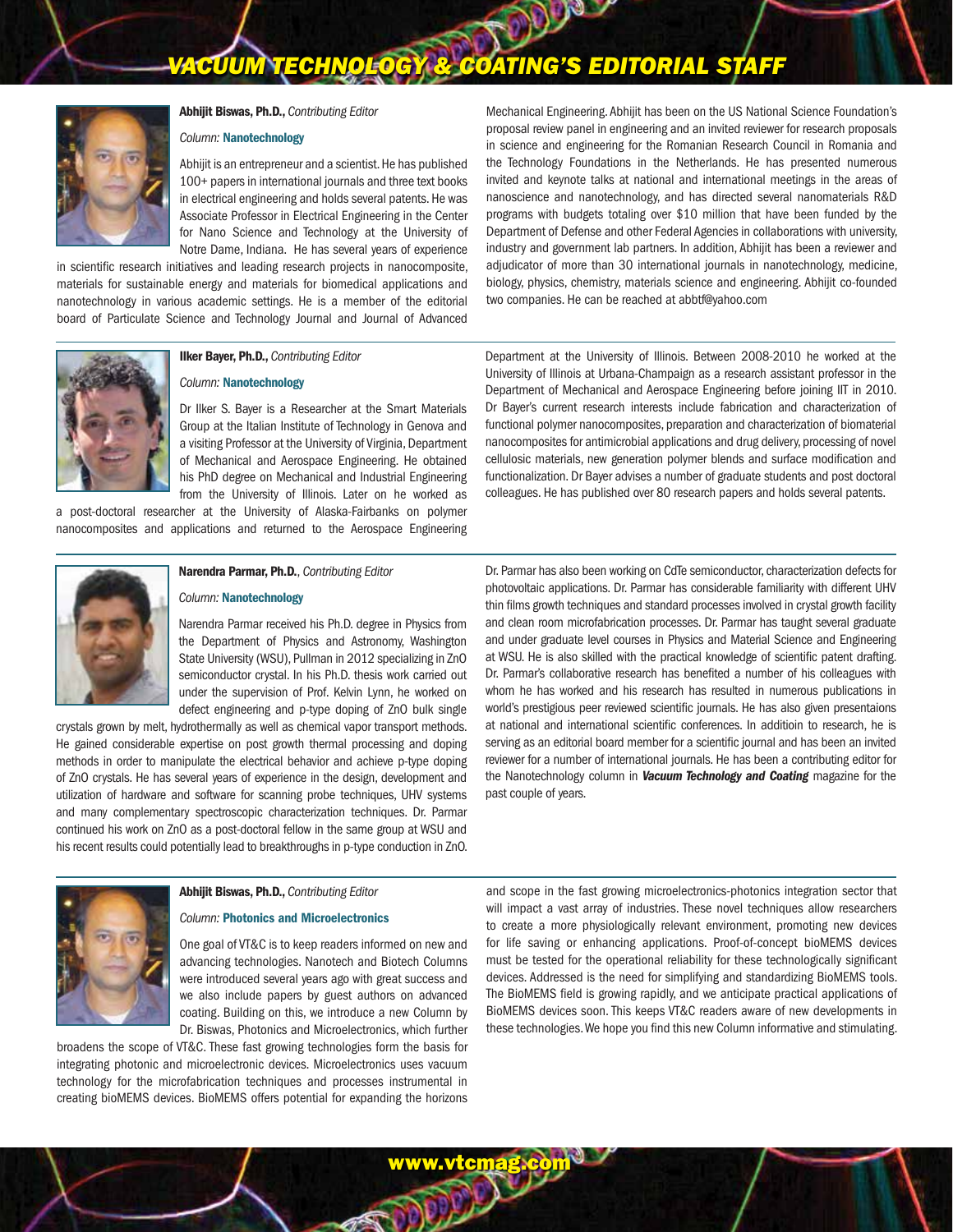### *Vacuum Technology & Coating's Editorial Staff*



#### Megha Agrawal, Ph.D.*, Contributing Editor*

#### *Column:* Vacuum Advances in Biotechnology

Dr. Megha Agrawal received her Ph.D. in Biotechnology from the Indian Institute of Technology at Roorkee, which is one of the premier institutions in India with an outstanding reputation across the globe. She won a highly competitive research award given by the Council of Scientific and Industrial Research in India to carry out her PhD work.

Dr. Agrawal's research on resveratrol has provided novel pathways to develop new therapeutics to combat neurodegenerative disorders. During an active research career of more than a decade, Dr. Agrawal has made significant contributions to develop a rapid, cost effective and more sensitive mechanism based in-vitro model of ischemic stroke as first tier of screening of neuroprotective drugs for their anti-stroke potential. Her research has impacted significantly to initiate new areas in neurodegeneration, neuroprotection and novel approaches to treat cerebral stroke related injuries and prevention. Currently, she is a Research Assistant Professor of Biology at the University

of Arkansas at Little Rock (UALR) in the United States. Based on her international reputation, she was awarded a corporate grant to support her research in neuroscience at UALR. Prior to joining UALR, she worked as a scientist in the School of Medicine at the University of Florida at Gainesville and later at the Children's National Medical Center in Washington DC, where she worked on how placental derived hormones affect neurodevelopment. Dr. Agrawal's research has been well cited. She has published in internationally prestigious scientific journals in the field of biotechnology, neuroscience, stroke and molecular biology and biochemistry. She has also been invited to give several talks at national and international meetings. Besides research, she has considerable experience in writing research grant proposals and has been an invited reviewer for a number of international journals in medicine, neuroscience and biology. Dr. Agrawal also serves as an Editorial Board Member for 'Frontiers in Molecular Bioscience', a Nature-Frontier publishing group.



#### Shyamasri Biswas, Ph.D., C*ontributing Editor*

#### *Column:* Vacuum Advances in Biotechnology

Dr. Shyamasri Biswas received her Ph.D. in Biotechnology jointly from Banaras Hindu University, India and the University of Potsdam in Germany in 2003. She was awarded the prestigious German Academic Exchange Service (DAAD) sandwich model international scholarship and carried out her Ph.D. thesis work in the Department

of Physical Biochemistry at the University of Potsdam, Germany. She also received the Council for Scientific and Industrial Research fellowship in India. Dr. Biswas has held research positions in protein biochemistry, structural biology, biotechnology and molecular biology at top-tier US institutions. Her most recent affiliation has been

with the University of Florida where she has worked as a postdoctoral scientist in the Department of Biochemistry and Molecular Biology. Dr. Biswas has published over twenty peer-reviewed research papers in prestigious international journals in the field of biotechnology that include Nature Structural Biology, Journal of Biological Chemistry, Structure and Biochemistry. She has also given several talks at national and international meetings and has been an invited reviewer for a number of international journals. Dr Biswas has used high vacuum and ultra-high vacuum synchrotron facilities for her protein crystallography work. High resolution protein structures were solved using synchrotron light source which facilitated drug design against clinically relevant proteins. In addition she has also utilized low vacuum equipment like mass spectrometer, FPLC and CD for characterization of proteins.



#### Publisher

Richard A. "Dick" Cowan, Executive Publisher Phone: 1-336-432-9627 E-mail: vtcmag@vtcmag.com

#### Advertising Sales

Andrew Cowan Phone: 1-336-432-9627 E-mail: andrew@vtcmag.com

Gregg Hutchings Phone: 1-203-606-5773 E-mail: Gregg@vtcmag.com

#### **Circulation**

Andrew Cowan, *Circulation Manager* Phone: 1-336-432-9627 E-mail: andrew@vtcmag.com

#### Editorial Office

Kay L. Smith 27 Walker Lane, Weston, CT 06883 Fax: 1-203-454-5454 E-Mail: vtcmag@vtcmag.com

#### Production Department

Sue R. Taube, *Art Director/Production Mgr* Rocio Hernandez, *Production Coordinator* Production Phone: 1-203-849-8200 E-mail: sue@taube-violante.com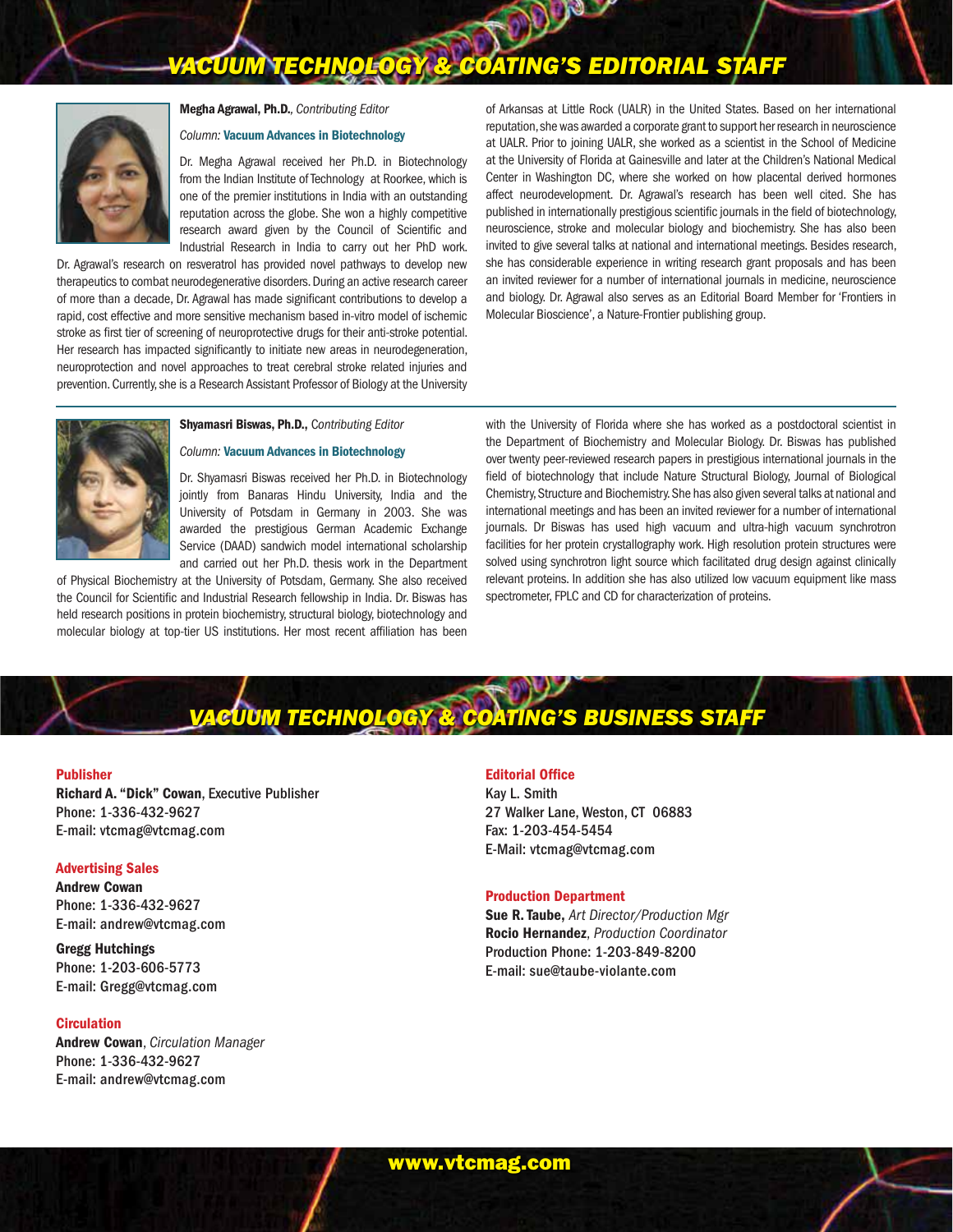# *Vacuum Technology & Coating's weblogs*



### Visits to the VT&C website prominently display the ongoing and growing collection of VT&C weblogs.

In the Blog written by Peter M. Martin, Ph.D., *Executive Editor & Senior Technologist*, he expands upon his Thin Film Technology, Surface Engineering & Back-to-Basics columns with additional targeted Basic Science and Technology Discussions of Vacuum Deposition Processes. These basic foundational processes are described in easy-to-digest blogs for the busy technology reader. These are great for those new to vacuum science, engineering technology and those who may need refreshers.

The Blog authored by Terrence Thompson, CMgfE, *Technical Editor*, "Observations & Opportunities", addresses fast-growing global science, engineering and technology trends in high-growth businesses and industries. It follows technology breakthroughs that will enable the new Industry 4.0 Artificial Intelligence (AI) driven design and manufacturing efforts for the many new products and services that are making the digital age even more promising, encompassing and challenging for individuals, businesses and governments.

### www.vtcmag.com

# Want to sponsor the VT&C Blog? Contact Andrew Cowan

www.vtcmag.com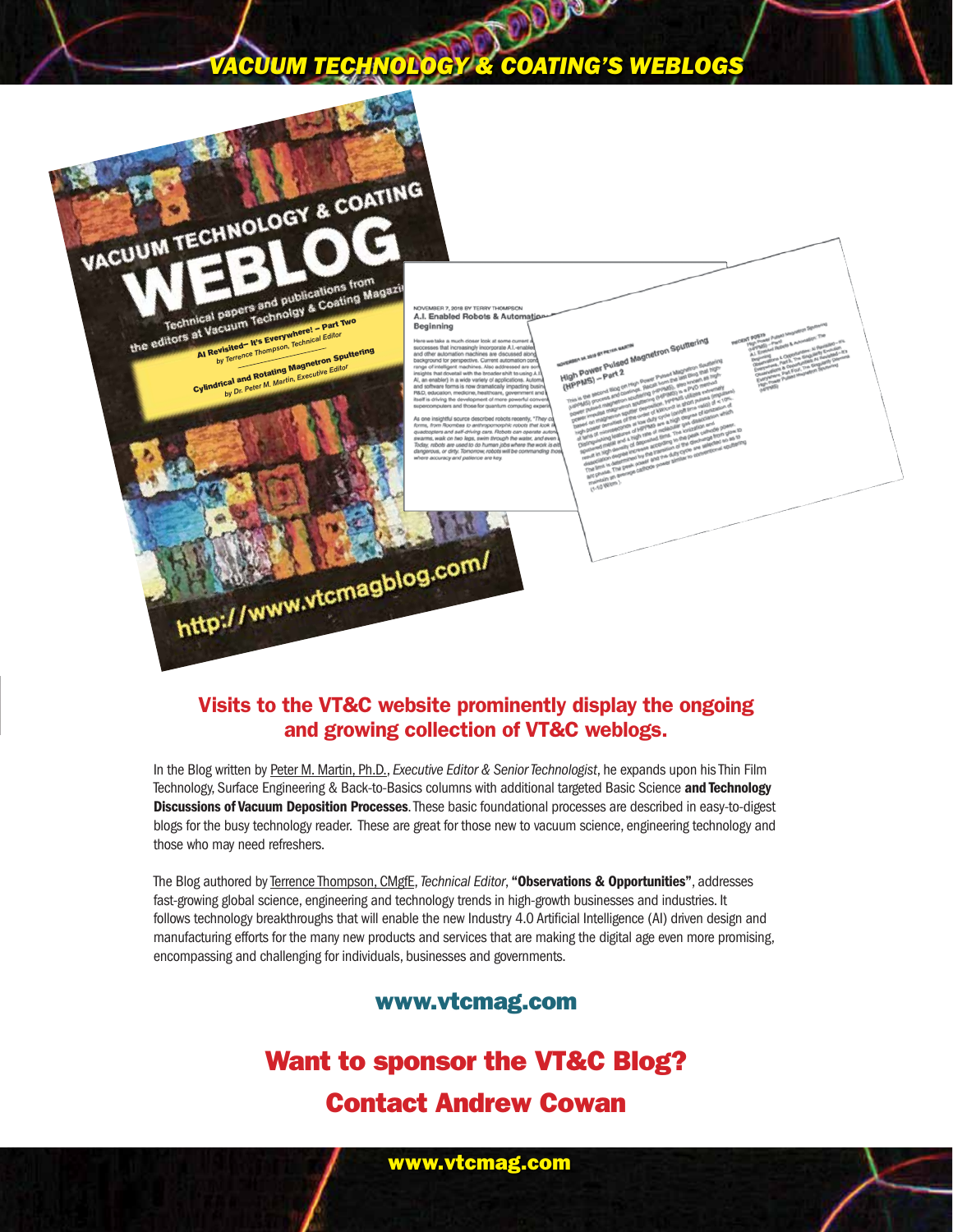*Vacuum Technology & Coating editorial calendar*

### Vacuum Technology & Coating's 2019 Product showcase & Editorial Calendar

January 2019, subject to change

| <b>ISSUE</b><br><b>DATE</b>     | <b>PRODUCT SHOWCASE/EDITORIAL FEATURE</b>                                                                                                                                                                                                                                                                                                                                                                  |  |  |
|---------------------------------|------------------------------------------------------------------------------------------------------------------------------------------------------------------------------------------------------------------------------------------------------------------------------------------------------------------------------------------------------------------------------------------------------------|--|--|
|                                 | Heaters, Furnaces, Ovens, Chillers, Coolers, Accessories and Services for Vacuum Processing                                                                                                                                                                                                                                                                                                                |  |  |
| <b>January</b><br>2019          | Showcase describes furnaces, heaters, ovens, chillers, coolers, cryotraps, cryopumps and related products including<br>cold boxes, cold cabinets, cold traps, connectors, cryocoolers, cryogenerators, cryostats, dewars, fittings, heater modules,<br>heat exchangers, liquefiers, etc. for a wide variety of vacuum-centric process applications.                                                        |  |  |
|                                 | Gas Analytical Systems, Instrumentation, Metrology & Control                                                                                                                                                                                                                                                                                                                                               |  |  |
| <b>February</b><br>2019         | Addresses gas analytical instrumentation that is applicable in production, R&D and numerous other vacuum applications.<br>Systems often require sophisticated gas analytical systems and subsystems/accessories/components including MFCs,<br>RGAs, vacuum gauges, leak detectors, mass spectrometers and gas chromatography systems, and accessories and<br>services to verify process or test integrity. |  |  |
| <b>March</b>                    | Deposition, Coating, Cleaning & Etching Processing Equipment                                                                                                                                                                                                                                                                                                                                               |  |  |
| 2019<br><b>SVC TechCon</b>      | Includes sputtering, evaporation and coating plus plasma cleaning and etching systems.                                                                                                                                                                                                                                                                                                                     |  |  |
| <b>April</b><br>2019            | Vacuum Hardware: Valves, Chambers, Feedthroughs, Seals, Flanges, Fittings<br>& Related Component                                                                                                                                                                                                                                                                                                           |  |  |
|                                 | Includes valves, chambers, feedthroughs, seals, flanges, fittings, handling-manipulation equipment, collars, adaptors,<br>bellows, viewports, traps, piping and other related hardware.                                                                                                                                                                                                                    |  |  |
| <b>May</b>                      | Power Supplies, RF Generators & Accessories for Vacuum Thin-Film Deposition and Coating                                                                                                                                                                                                                                                                                                                    |  |  |
| 2019                            | Includes power supplies used in a wide variety of vacuum-based production deposition and coating applications.                                                                                                                                                                                                                                                                                             |  |  |
| <b>June</b>                     | <b>Materials: Oils, Fluids, Gases, Chemicals &amp; Lubricants</b>                                                                                                                                                                                                                                                                                                                                          |  |  |
| 2019<br><b>Semicon West</b>     | Includes vacuum fluids, oils, lubricants, metals, ceramics, chemicals, gases and other materials used in vacuum<br>processing equipment operation, installation and maintenance.<br><b>Note:</b> Deposition & Evaporation Sources & Materials will be covered in September 2019                                                                                                                            |  |  |
|                                 | <b>Thin-Film Deposition Rate Monitors &amp; Controllers</b>                                                                                                                                                                                                                                                                                                                                                |  |  |
| <b>July</b><br>2019             | Describes thin-film deposition rate and thickness monitors, optical monitors, etch monitors, deposition controllers,<br>quartz crystals sensors, and related products.                                                                                                                                                                                                                                     |  |  |
|                                 | <b>Gases Handling, Storage &amp; Distribution</b>                                                                                                                                                                                                                                                                                                                                                          |  |  |
| <b>August</b><br>2019           | Includes cabinets, piping, manifolds, safety, storing, transporting, purification, distribution, storage and mixing<br>equipment for high-purity gases as well as exhaust conditioning and gas scrubbers typically used in vacuum<br>production, semiconductor fabrication and R&D processes.                                                                                                              |  |  |
| <b>September</b>                | <b>Deposition &amp; Evaporation Sources and Materials</b>                                                                                                                                                                                                                                                                                                                                                  |  |  |
| 2019<br><b>AVS Symposium</b>    | Includes sputtering targets, evaporation sources, ion sources, cathodes, coatings and other materials used for various<br>deposition and coating applications.                                                                                                                                                                                                                                             |  |  |
| <b>October</b>                  | Deposition, Coating, Cleaning & Etching Vacuum Processing Equipment                                                                                                                                                                                                                                                                                                                                        |  |  |
| 2019<br><b>MRS Fall Meeting</b> | Includes sputtering, evaporation and coating plus plasma cleaning and etching systems.                                                                                                                                                                                                                                                                                                                     |  |  |
| <b>November</b>                 | Thin & Thick Film Metrology, Measurement, Characterization & Surface Analysis Equipment                                                                                                                                                                                                                                                                                                                    |  |  |
| 2019                            | Includes thickness, flatness and hardness testers, surface science analysis, ellipsometers, spectrometers, thin film<br>characterization/uniformity testers, surface profilers, film stress analysis and related instrumentation/metrology products.                                                                                                                                                       |  |  |
| <b>December</b><br>2019         | <b>Vacuum Pumps</b>                                                                                                                                                                                                                                                                                                                                                                                        |  |  |
|                                 | Covers the wide variety of roughing pumps, high-vacuum pumps, very-high-vacuum pumps, cryopumps including<br>vacuum pumps used in all manufacturing processes and R&D applications.                                                                                                                                                                                                                        |  |  |

*Product Showcase Listing fee waived for Advertisers, \$295 for non-Advertisers. Contact Andrew Cowan for further information.*

#### *Product Submissions & Information for VT&C Product Showcases*

Terrence Thompson, *Technical Editor*

Phone: 1-847-515-1255 • E-mail: tethompson@aol.com

www.vtcmag.co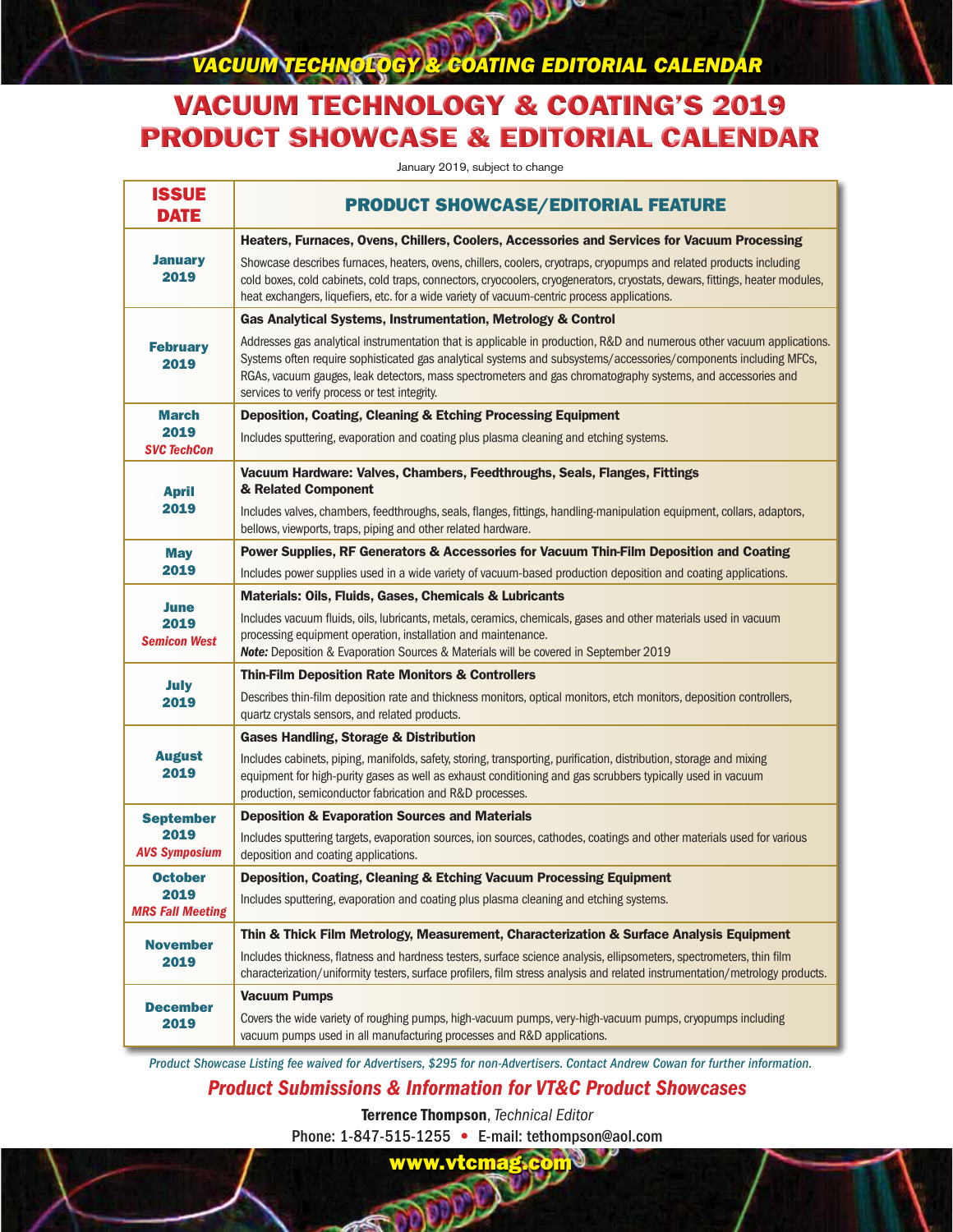### *Vacuum Technology & Coating ad Rates*

|                       | r min i<br>AD RAILS (EFFECTIVE JANUARY 1, 2019) |                |                      |                      |  |  |
|-----------------------|-------------------------------------------------|----------------|----------------------|----------------------|--|--|
|                       |                                                 | <b>1 TIME</b>  | <b>3 TIMES</b>       | <b>6 TIMES</b>       |  |  |
| <b>FULL</b><br>PAGE   | 4 color                                         | \$6,200 Gross  | \$6,000 Gross        | \$5550 Gross         |  |  |
| 1/2<br><b>ISLAND</b>  | 4 color                                         | \$4,900 Gross  | \$4,700 Gross        | \$4,500 Gross        |  |  |
| $\frac{1}{2}$<br>PAGE | 4 color                                         | \$3,900 Gross  | \$3,800 Gross        | \$3,665 Gross        |  |  |
| $\frac{1}{3}$         | 4 color                                         | \$2,990 Gross  | \$2,950 Gross        | \$2,800 Gross        |  |  |
| $\frac{1}{4}$         | 4 color                                         | \$2,200 Gross  | \$2,080 Gross        | \$2,020 Gross        |  |  |
|                       |                                                 | <b>9 TIMES</b> | <b>12 TIMES</b>      | <b>24 TIMES</b>      |  |  |
| <b>FULL</b>           | 4 color                                         | \$5,520 Gross  | <b>\$5,400 Gross</b> | <b>\$5,350 Gross</b> |  |  |
| $\frac{1}{2}$         | 4 color                                         | \$4,400 Gross  | \$4,200 Gross        | \$3,900 Gross        |  |  |
| $\frac{1}{2}$<br>PAGE | 4 color                                         | \$3,500 Gross  | \$3,450 Gross        | <b>\$3,400 Gross</b> |  |  |
| $\frac{1}{3}$         | 4 color                                         | \$2,750 Gross  | \$2,650 Gross        | \$2,550 Gross        |  |  |
| $\frac{1}{4}$<br>PAGE | 4 color                                         | \$2,000 Gross  | \$1,970 Gross        | \$1,950 Gross        |  |  |

### **PRINT AD RATES** (ECCEPTIVE IANIIADV 1, 2019)

### WEBSITE BANNER RATES (EFFECTIVE JANUARY 1, 2019)

| <b>Top Page Banner Position</b>    | $$1,200$ per month |
|------------------------------------|--------------------|
| <b>Middle Page Banner Position</b> | \$750 per month    |

#### product showcase listing rates (effective January 1, 2019)

**Product Showcase Listings**  $$295$  per listing - Non-Advertiser\*

www.vtcmag.com *\* Product showcase Listing fee waived for Advertisers*